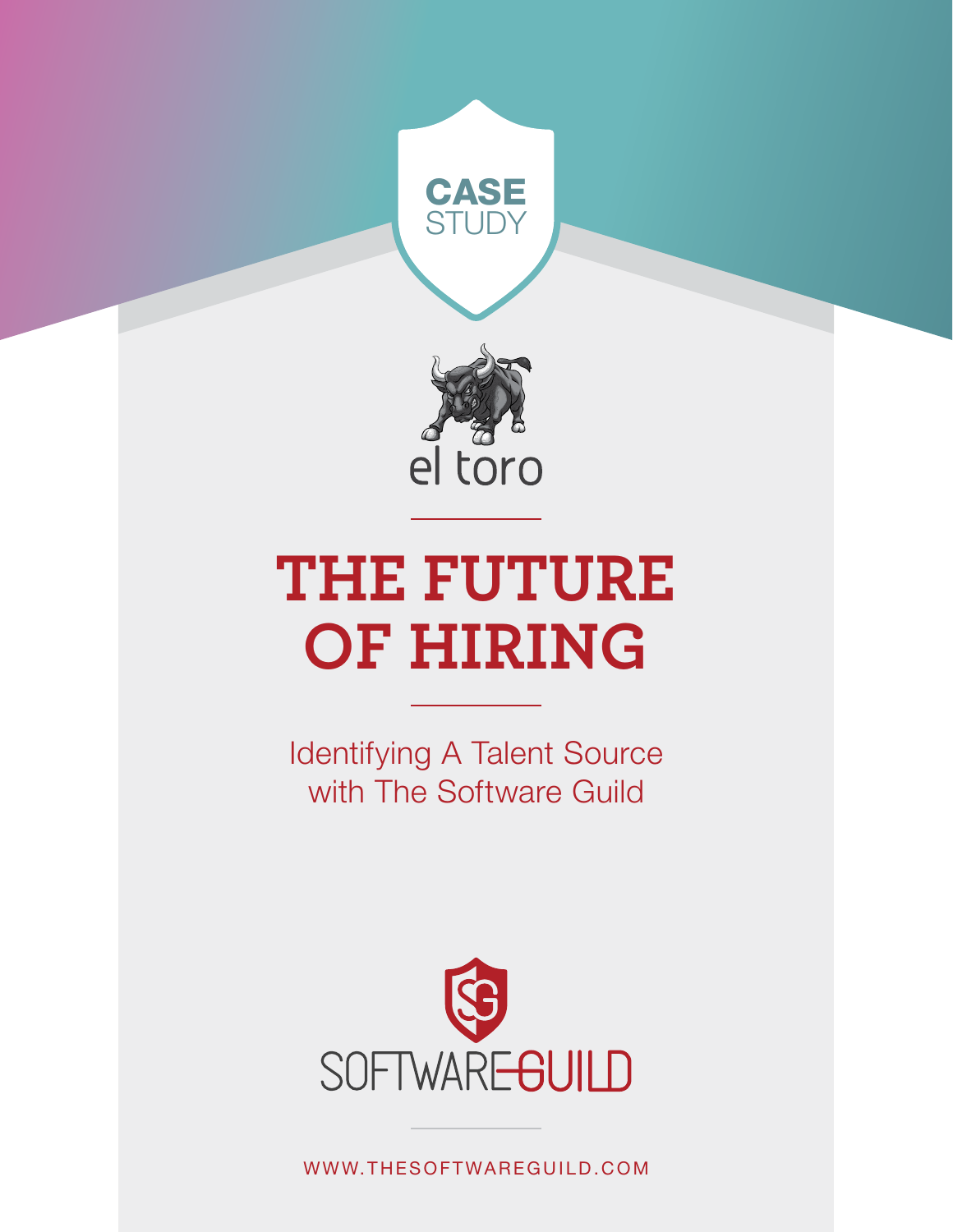## Table of Contents

| <b>The Challenge:</b> Facilitating Growth Through Talent Development 3                 |
|----------------------------------------------------------------------------------------|
| The Solution: A Productive Staffing Pipeline Partnership 4                             |
| <b>The Outcome:</b> Skills for the Future of Work, Talent for the Future of Companies6 |
|                                                                                        |
|                                                                                        |

## Executive Summary

In 2015, **[The Software Guild \(TSG\)](https://enterprise.thesoftwareguild.com/)** connected with El Toro, a leading technology and marketing company that needed a steady source of development talent. The Louisville firm was challenged by the city's skills gap — regional universities were not producing enough developers to fill local jobs, and competition for new hires was strong. El Toro found itself hiring outside of the region and paying for new recruits to relocate.

TSG approached the company about potentially hiring graduates of The Software Guild's bootcamp. A TSG employer network manager met with the CEO, worked to get a sense of their company culture and identified soon-to-be graduates who might be good matches for the prospective employer. After building a win-win partnership, El Toro initially hired six graduates. The Software Guild has steadily supplied El Toro with well-trained, cultureappropriate job applicants ever since.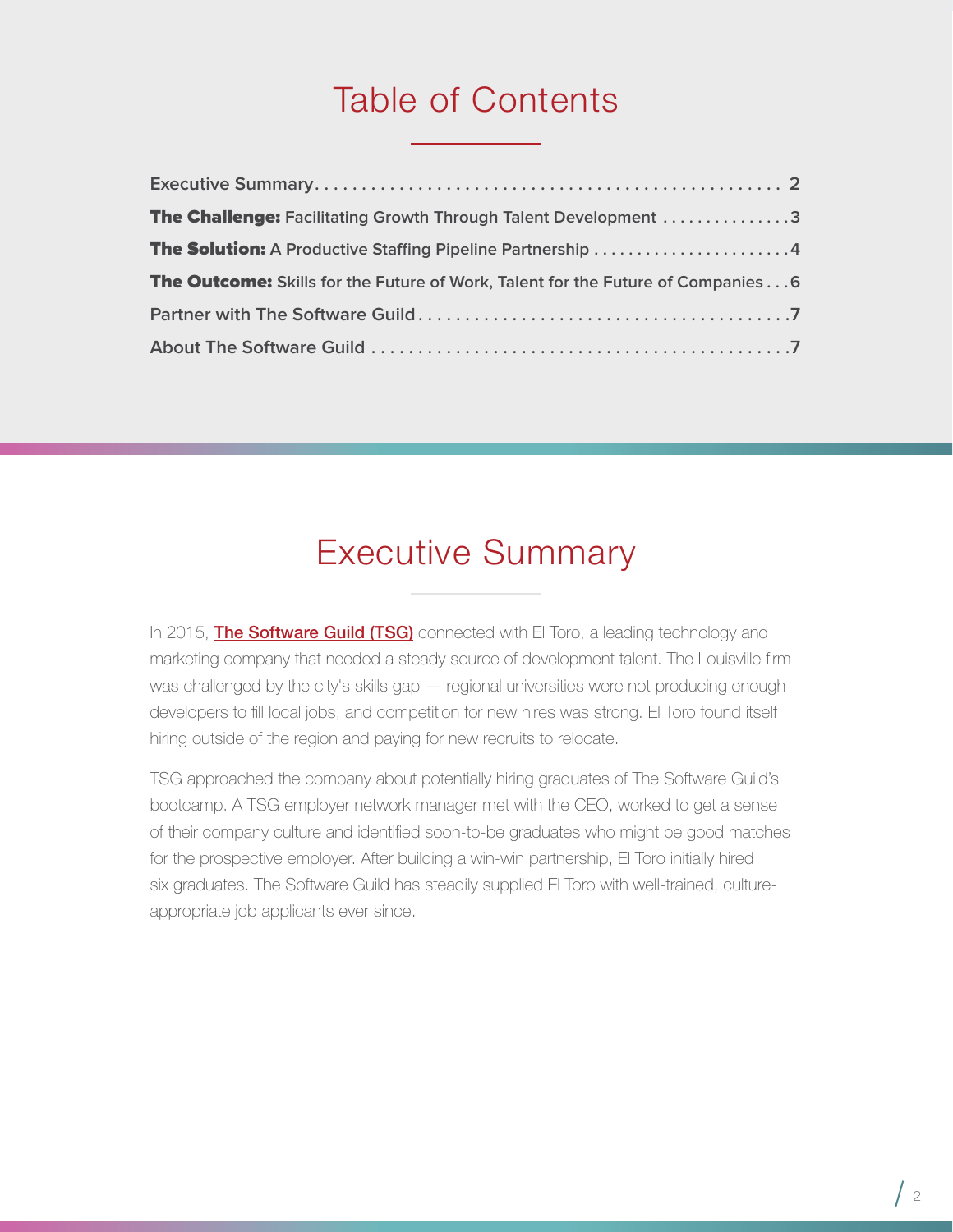## THE CHALLENGE:

#### Facilitating Growth Through Talent Development

<span id="page-2-0"></span>A leading advertising technology firm located in Louisville, Ky., El Toro has experienced rapid growth in recent years. El Toro is revolutionizing programmatic media with IP Targeting, their patented approach of matching physical addresses to IP addresses. El Toro's products are 100 percent cookie-free and connect with real people hyper-accurately, eliminating ad fraud. El Toro ranked No. 13 on Deloitte's Technology Fast 500, a ranking of the fastest growing technology, media, telecommunications, life sciences and energy tech companies in North America.



Developers are the company's largest department. "They are creating the products we're selling," El Toro's Director of HR & Operations, Maurice Zakhir said. "They're keeping our products efficient and they're making them easier to use daily. So, it's a task that will never be done because they can always be better. But that's their challenge, to constantly make our system easier to use, so we can get more out of it, and so our clients can get more out of it."

Although Louisville is home to several universities producing graduates who can tackle a sophisticated web development job, those graduates are in high-demand. Smaller companies are competing with corporate behemoths like Humana and YUM! Brands. The tech skills gap in Louisville has even attracted the **[attention of Google](https://www.courier-journal.com/story/news/local/2018/03/29/google-donates-money-louisville-tech-skills-growth/454270002/)**, who offered the city a \$100,000 grant to help address the problem.

As El Toro drew national acclaim, Jacob Knight, employer network manager for TSG, recognized El Toro's hiring challenges and knew The Software Guild could help.

Knight learned that El Toro had been paying recruiters to attract out-of-town candidates, and also paying new hires to relocate to Louisville. "There's not enough talent in the city," Knight said.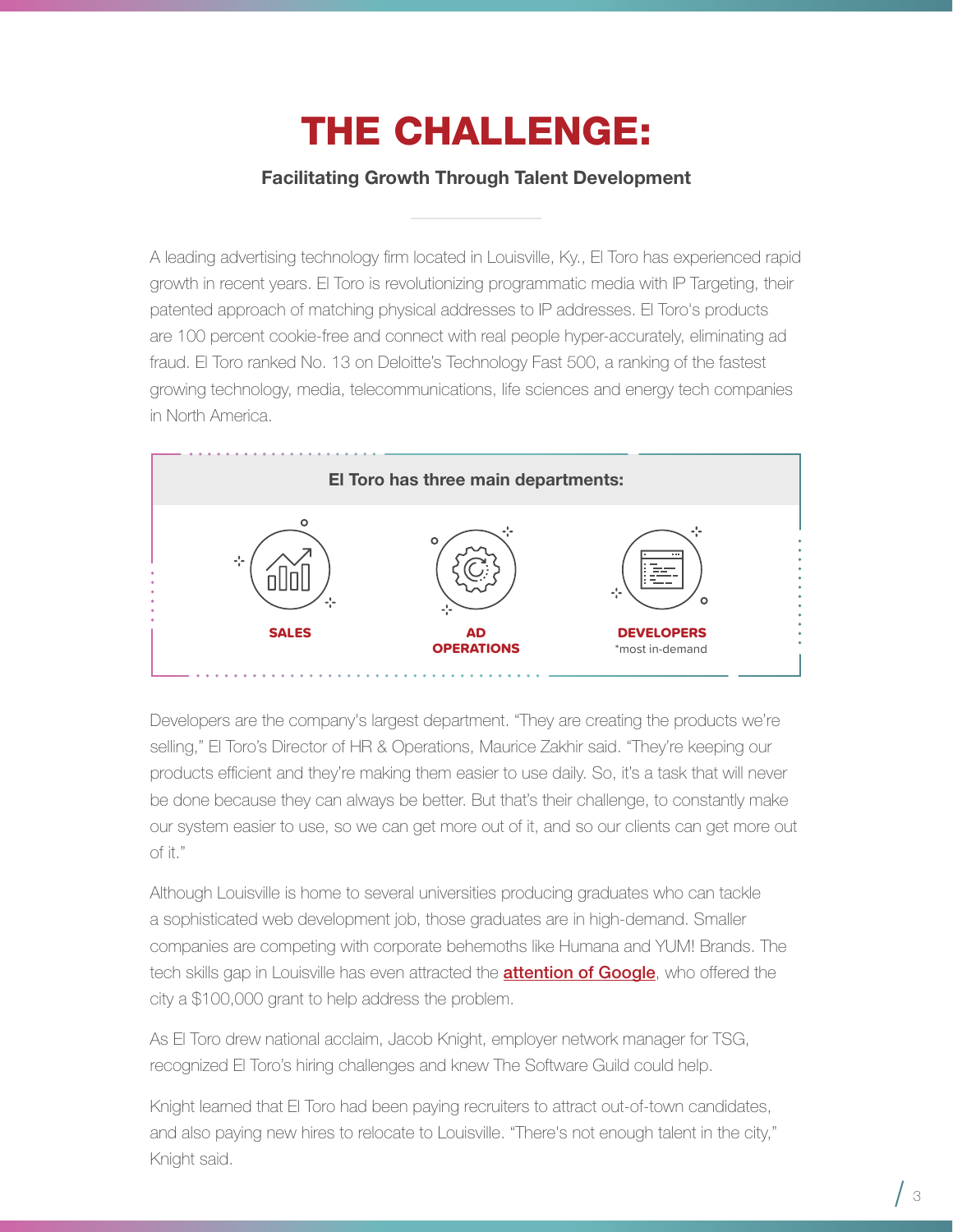<span id="page-3-0"></span>Zakhir said El Toro's CEO has worked with The Software Guild in the past. "We already knew what kind of partnership we could make by working with their students, and hiring students from there," El Toro's Zakhir explained.

## THE SOLUTION:

A Productive Staffing Pipeline Partnership

"We met and discussed what they do, how they're looking to grow the team, and what they're looking for in an employee," Knight said.

The fact that TSG is local offers a huge benefit to El Toro. "Knowing (we) already have a group of qualified candidates, that we could reach out to and bring in for interviewing or interning, and having the school be close – it just so happens that we're just down the street – it makes it very easy to have that communication." Zakhir said.

Knight said, "The more I can learn about the team, the environment, the kind of people they already have and the kind of people they're looking for. It's a critical piece. When I go and see our apprentices, I can nail down El Toro's type, because I've talked to them and know the kind of people that do well there."

El Toro needed a steady source of new dev hires, who are adaptable to a fast-paced environment, with critical thinking skills, and a diverse set of talents.

"What type of people do we choose?" Zakhir said. "The unique ones."

Software Guild graduates differ from traditional computer science students and self-taught students, Knight said.

TSG graduates are equipped with professional tools. "We use Jira and Git, working in repositories with team members, checking code in, and making sure that there are no merge conflicts. That kind of experience is not something typically found in a traditional computer science program," he said.

45

**"ONE OF THE MAIN ADVANTAGES THAT WE HAVE OVER A TRADITIONAL COMPUTER SCIENCE DEGREE, OR SOMEBODY WHO'S TAKEN SOME CLASSES, IS THAT [OUR GRADUATES] HAVE MORE OF THE PROFESSIONAL TOOLS."**

45

 $\bullet$ 

 $\frac{1}{4}$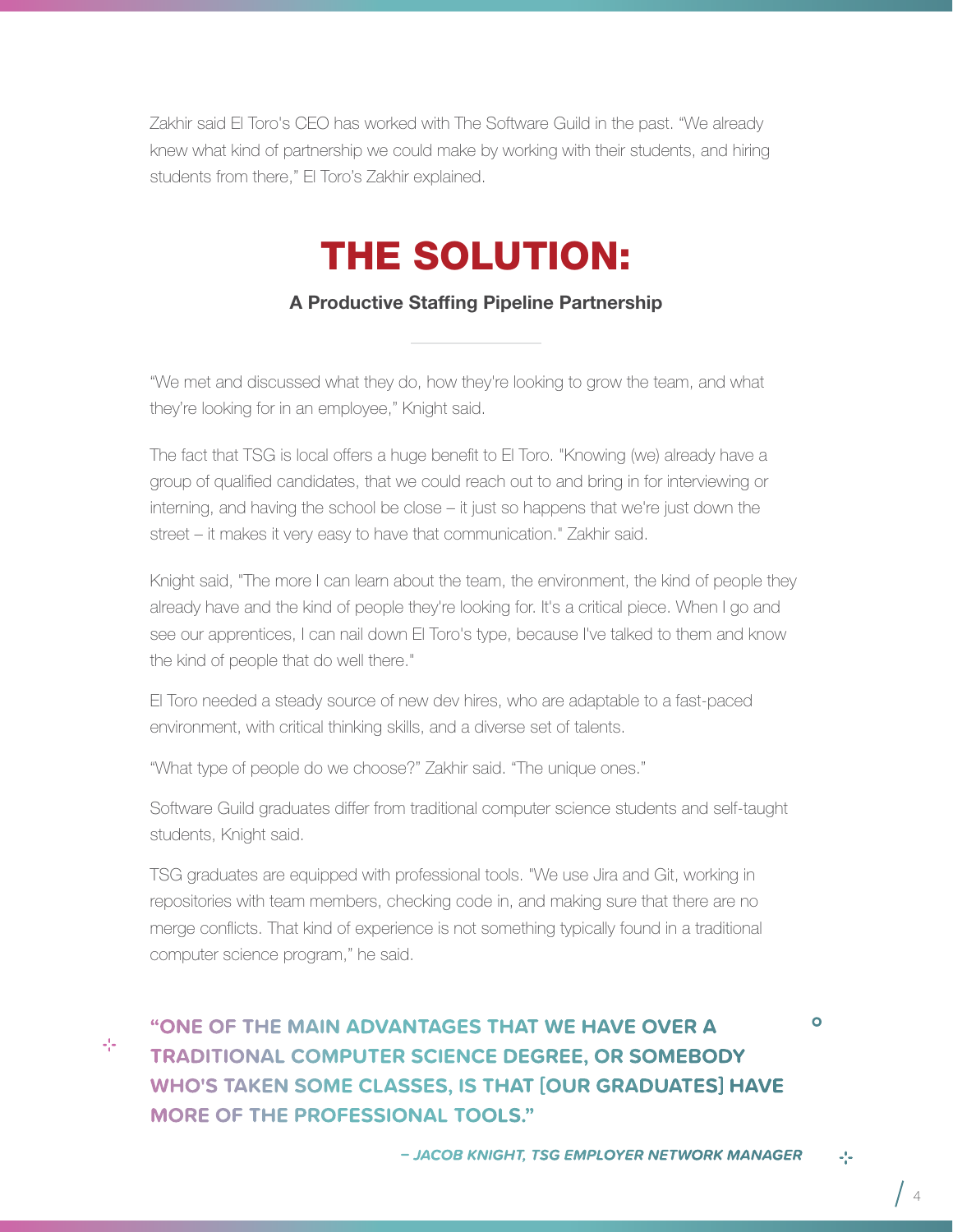*When asked what one of the best skills that TSG graduates possess, El Toro's Zakhir said:*

45

 $\bullet$ 

**"WORKING IN TEAMS. WE DON'T HAVE MANY SILOS ANYMORE BECAUSE WE WORK RIGHT NEXT TO EACH OTHER...YOU'LL SEE A LOT OF PEOPLE HUDDLED OVER SOMEONE'S COMPUTER."**

The Software Guild's interactive approach involves teamwork to solve real-world coding problems, class discussions, reviewing job-relevant cases and other learning aids. By actively learning, practicing and applying knowledge together in the classroom, students have been proven to retain information far better than through individual, passive online learning. In addition to the classroom, TSG reinforces instruction with a comprehensive, on-demand video library that employees can reference when incorporating new skills on the job. Graduates are part of an ongoing community with access to a common Slack channel and Guild events.

When asked what the best skill is that TSG graduates possess, El Toro's Zakhir said, "Working in teams. We don't have many silos anymore because we work right next to each other." He said graduates learn to communicate with their team. He encourages team members to communicate face-to-face when possible, rather than messaging. "Hit them on the shoulder, say 'hey, is this right?' You'll see a lot of people huddled over someone's computer."

Knight said that the emphasis on teamwork during bootcamp is intentional. "You have people from different backgrounds, who have been trained to work as a team, with the ability to replicate that experience within a corporate environment."

The Software Guild also teaches soft skills to prepare graduates for the job search. Students learn resume writing and interview skills during their 12-week bootcamp. Zakhir said not all developers are introverts. "You don't really have your typical developer anymore." Zakhir said. "We've had so many students that are communicative and vocal. We have natural leaders in the teams, just because of their charisma."

#### THE REFLEXIVE PARTNERSHIP BETWEEN TSG AND EL TORO ALLOWS MASTER INSTRUCTORS TO HELP STUDENTS HONE THEIR SKILLS IN SUCH A WAY THAT CAN ADDRESS THE INTERESTS OF THE TECH FIRM.

 $\sqrt{5}$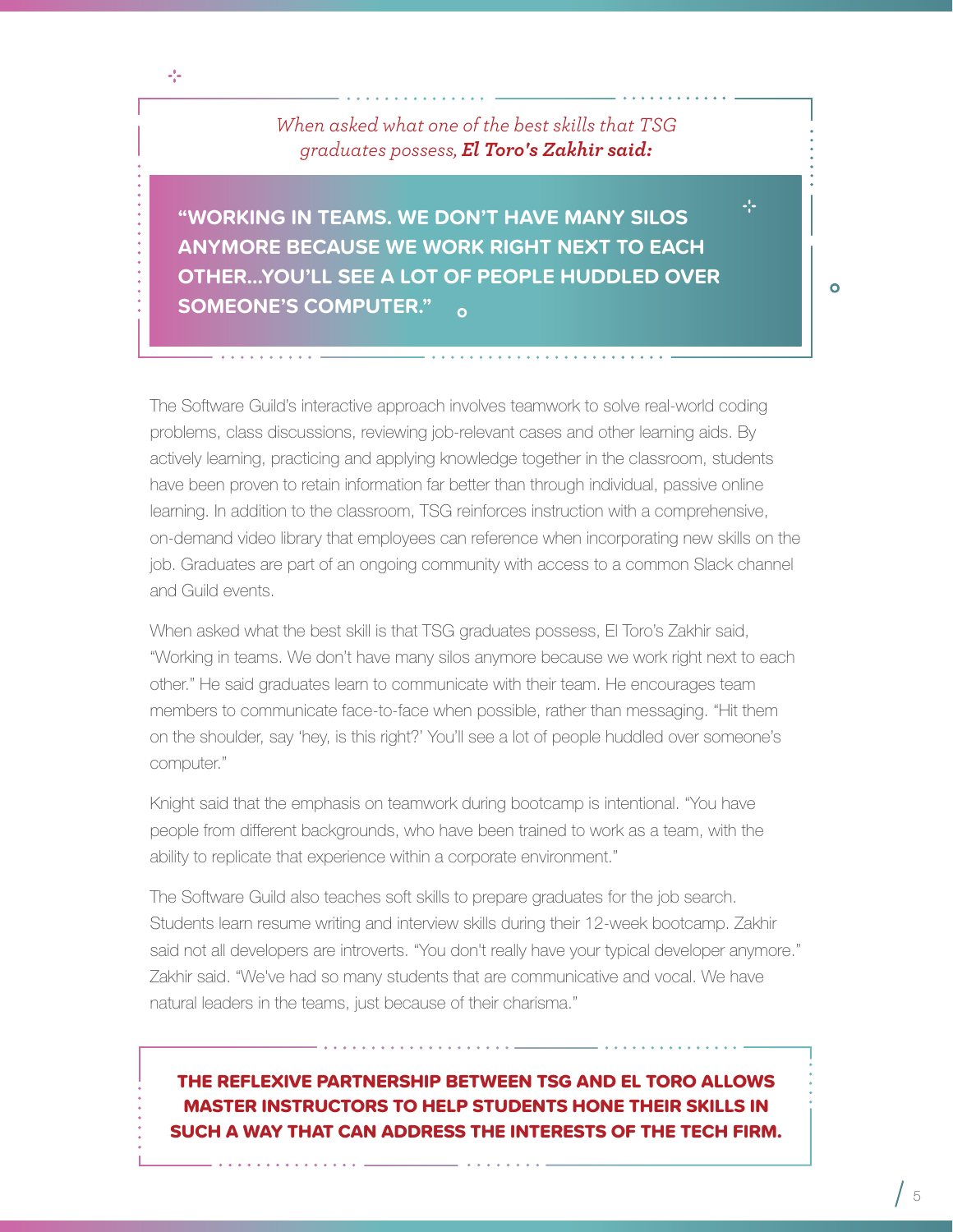## THE OUTCOME:

#### <span id="page-5-0"></span>Skills for the Future of Work, Talent for the Future of Companies

After the intense bootcamp, the instructors and employer network managers are able to identify those graduates who are best suited for the firm's unique culture. The Software Guild's high-touch, hands-on training creates talented junior software developers ready for the professional world.

Zakhir praises the talents of TSG graduates that have been hired by El Toro. "They're ready to start working. They're finished, all the information is still in their head and they're ready to just go."

Unlike traditional staffing agencies or other means of recruiting, The Software Guild puts graduates through a vetting process at no cost to hiring partners to assure candidates are a good fit. The Software Guild also regularly hosts events for prospective employers to interview and get to know TSG graduates. "We have an obligation to the apprentice just as much as we have an obligation to our partners to make sure we end up with a win-win situation," Knight said.

Since the beginning of El Toro's partnership with The Software Guild, the company has hired 10 TSG grads.

El Toro will likely hire more TSG graduates in the future. Zakhir explained, "We've got great confidence in what [The Software Guild provides] as far as graduates go."